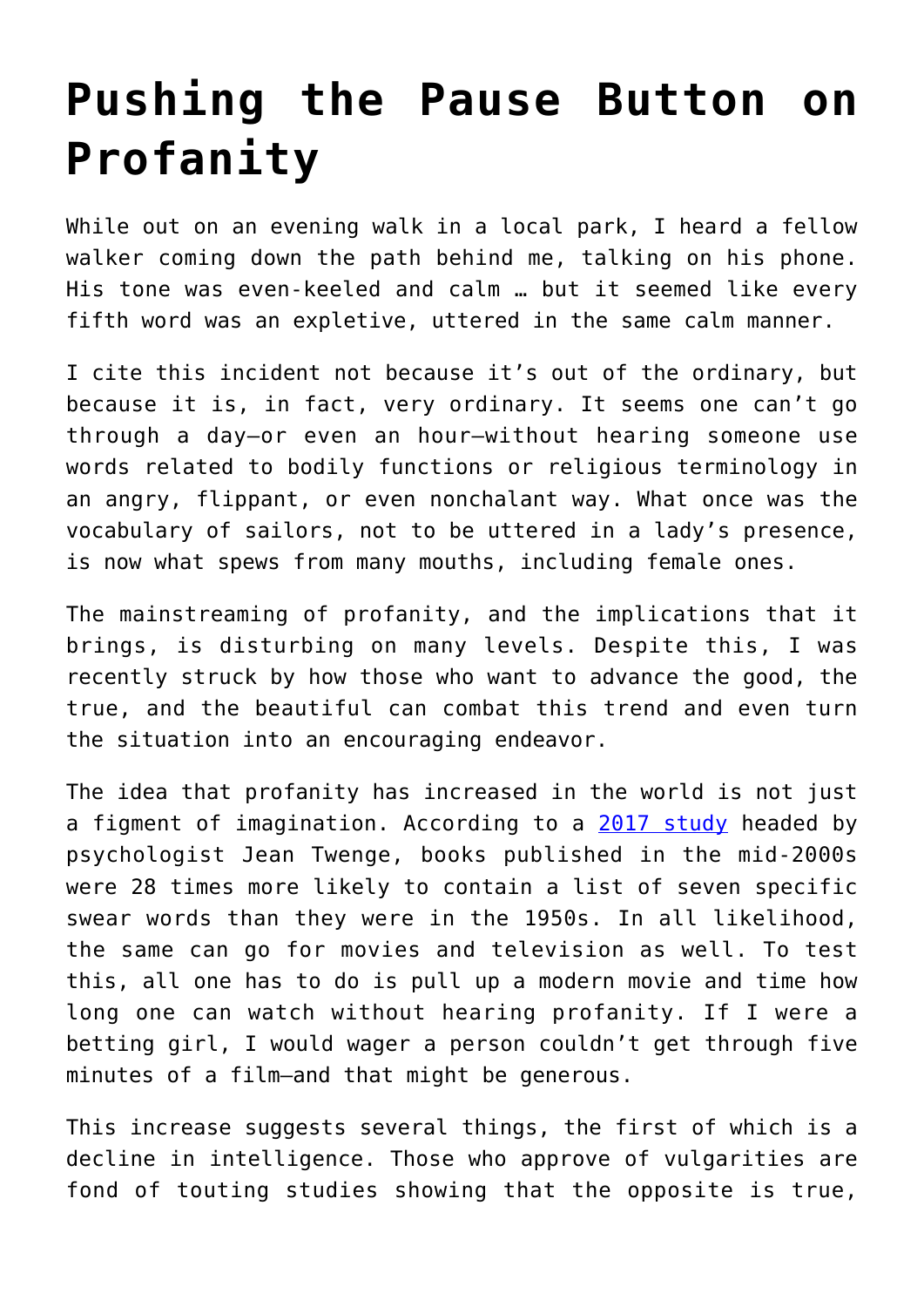namely, that highly intelligent people are capable of a wide range of colorful profanities and don't have "poverty-ofvocabulary." However, true intelligence includes tactful awareness, and as [an article](https://www.scientificamerican.com/article/is-swearing-a-sign-of-a-limited-vocabulary/) in *Scientific American* explains, studies suggesting that swearing is a sign of heightened intelligence "tell us nothing about how speakers use taboo words, just what they would be capable of saying if they chose to use them." As such "those with greater verbal fluency" may actually "swear less because they have the lexical database required to actually express themselves in other ways." Thus, as we hear our profanity quotient increasing, it seems probable to suggest that vocabulary and knowledge are decreasing.

Second, profanity shows the state of our innermost being. Although vulgarity is now offered casually, it often comes hand-in-hand with anger. This fact is most easily seen in the expletives regularly leveled at today's leaders (regardless of party). The fact that these expletives are also often sexual in nature may lend insight into anger expressed through profanity, for lust, desire, and pornography usage are often at the root of angry tirades. A wise old book tells us that "out of the abundance of the heart the mouth speaketh." If such is the case, does it not seem that the heightened profanity is a sign of an angry and lustful national character?

Finally, society's high level of profanity is something that is used to take down our country. In 1958, W. Cleon Skousen listed 45 goals the communists had in hopes of eventually overthrowing America in his book, *[The Naked Communist](https://archive.org/details/B-001-002-046/page/n283/mode/2up)*. No. 25 on that list reads, "Break down cultural standards of morality by promoting pornography and obscenity in books, magazines, motion pictures, radio and TV." A simple walk down the street amid a profanity-laced culture seems to demonstrate that this goal has been accomplished.

Yet, this review of the facts isn't to make us depressed that